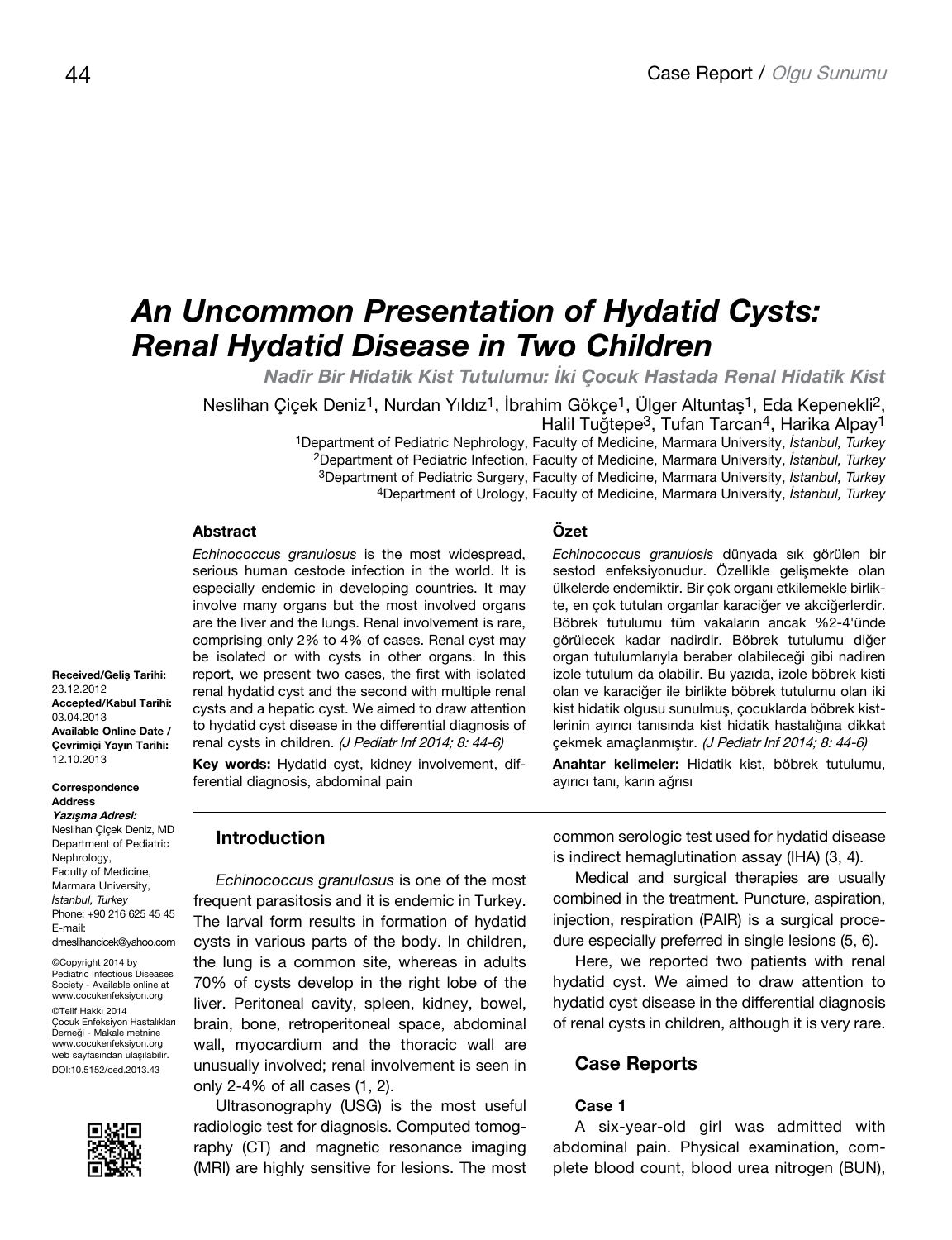creatine, alanine aminotransferase (ALT), aspartate aminotransferase (AST) and electrolytes were normal. A cystic lesion 49x36 mm in dimension was visualised in the left kidney by USG. Computed tomography of the abdomen demonstrated a unilocular cystic lesion in the left kidney 56x50 mm in dimension and the wall thickness of cyst was 2 mm (Figure 1). Indirect hemaglutination test was found positive in the titers of 1/512. No cyst was visualised in other organs by echocardiography, thoracic, abdominal and cranial CT. After six months of mebendazol therapy, complete cyst resection was performed. She is currently healthy in the follow ups.

#### **Case 2**

A seventeen-year-old boy was admitted with respiratory distress and abdominal pain. In his physical examination, hepatomegaly was found. Complete blood count, BUN, creatine, ALT, AST, electrolytes and chest roentgenogram were normal. Abdominal USG showed cystic lesions of 82x65 mm in the right hepatic lobe, 56x51 mm dimensions in the right kidney and three cystic lesions of 55x53 mm, 37x35 mm, 32x26 mm in the left kidney. Abdominal CT revealed cystic lesions in the liver and kidneys (Figure 2). Indirect hemaglutination test was found positive in the titers of 1/320. Cranial MRI and thoracic CT were normal. PAIR was performed for the cystic lesion in the liver. The patient has been taking mebendazol therapy for 12 months, and is being followed for the reduction of cystic dimensions in kidneys.

#### **Discussion**

Hydatid cyst disease is prevalent worldwide, but especially in Mediterranean Countries, Middle East and Australia. Turkey is still an endemic country for hydatid disease and the incidence in children is 150 cases per 100.000 children (7). The rupture, infection and compression of the cysts may cause symptoms. Although the disease is sometimes asymptomatic, abdominal and chest pain, abdominal mass, fever, weight loss, anaphylaxis, jaundice and neurological signs are the most frequently seen symptoms (1, 8). One of our cases presented with abdominal pain and the other with respiratory distress and abdominal pain.

Hydatid disease can be diagnosed easily by clinical history, imaging studies and serological tests in many cases. Enzyme-Linked ImmunoSorbent Assay and IHA are the most common serologic tests for diagnosis, though negative serology does not exclude hydatid disease (9, 10). Ultrasonography is the most common imaging method. Chest roentgenograms, CT and MRI are also used. In our patients both serologic tests and radiological investigations confirmed the diagnosis.

Hydatid disease of the kidney is extremely rare in children and constitutes only 2-4% of all cases of hydatid disease (2). There was an isolated renal cyst in our first case and she had a history of animal contact, so hydatid



**Figure 1.** Renal cyst at abdominal CT CT: computed tomography



Figure 2. Cystic lesions in kidneys (a) and liver (b) at abdominal CT CT: computed tomography